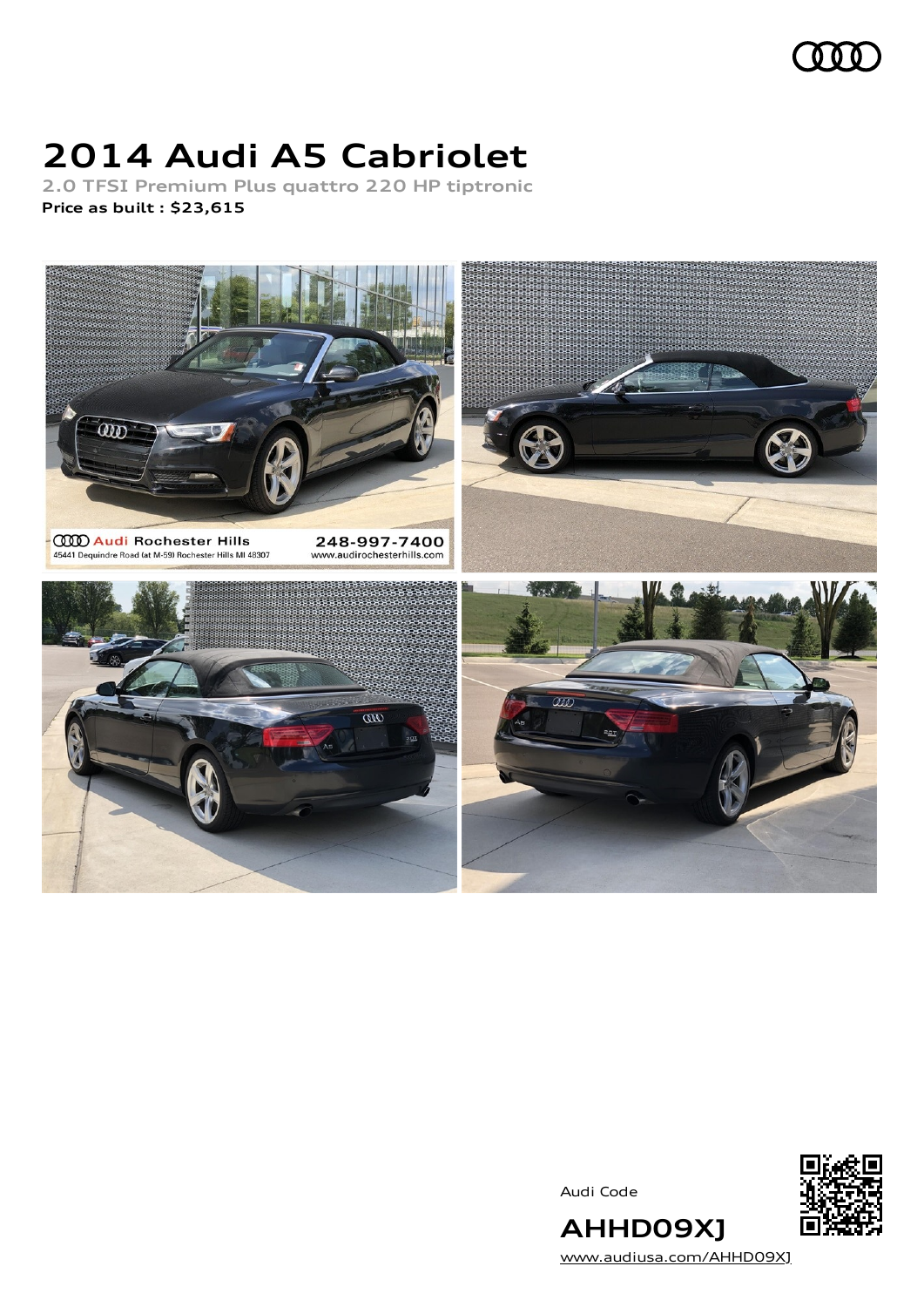### **Summary**

**Audi 2014 Audi A5 Cabriolet** 2.0 TFSI Premium Plus quattro 220 HP tiptronic

**Price as buil[t](#page-9-0)** \$23,615

### **Exterior colour**

Phantom Black pearl with Black roof

### **Interior colour**

### **Technical Specifications**

Engine type Four-cylinder Displacement/Bore and 1,984/82.5 x 92.8 cc/mm stroke Top track speed 130 mph mph Acceleration (0 - 60 mph) 6.6 sec. seconds

Recommended fuel Premium



| Warranty        | No           |
|-----------------|--------------|
| Mileage         | 59,481 miles |
| Type of vehicle | Used car     |
|                 |              |

**Audi Code** AHHD09XJ

**Your configuration on www.audiusa.com** [www.audiusa.com/AHHD09XJ](https://www.audiusa.com/AHHD09XJ)

**Commission number** f4ee33ee0a0e09a8052e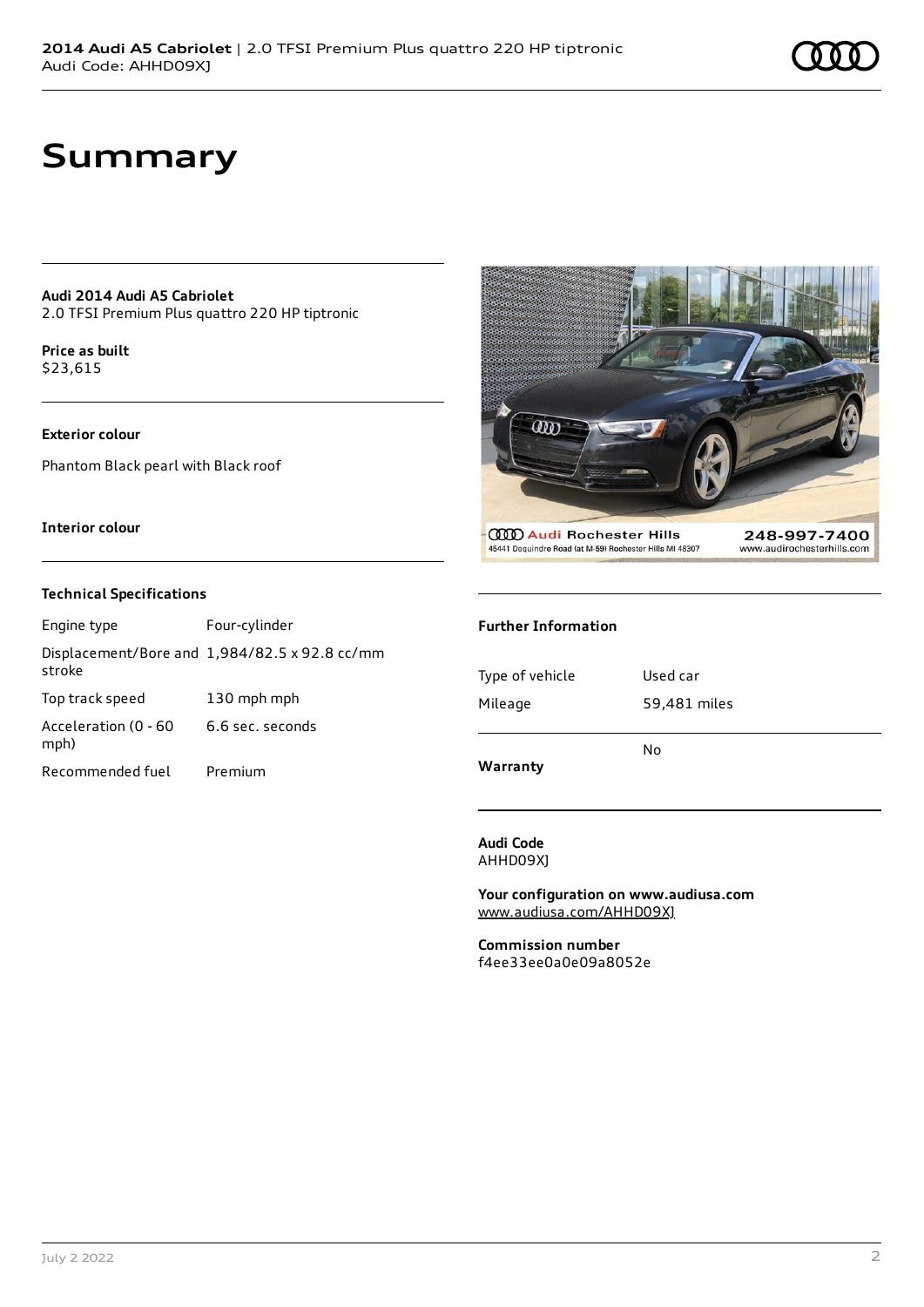# **Equipment**

Phantom Black pearl with Black roof

Audi advanced key (keyless access)

Power-adjustable, auto-dimming, heated exterior side mirrors with memory

Xenon plus headlights with LED daytime running light technology

Automatic headlight leveling

LED taillight technology and rear fog lights

Auto-dimming interior mirror with compass

Heated front seats

DVD Player

Bang & Olufsen® Sound System with 12 speakers and 505 watts









**(1/2)**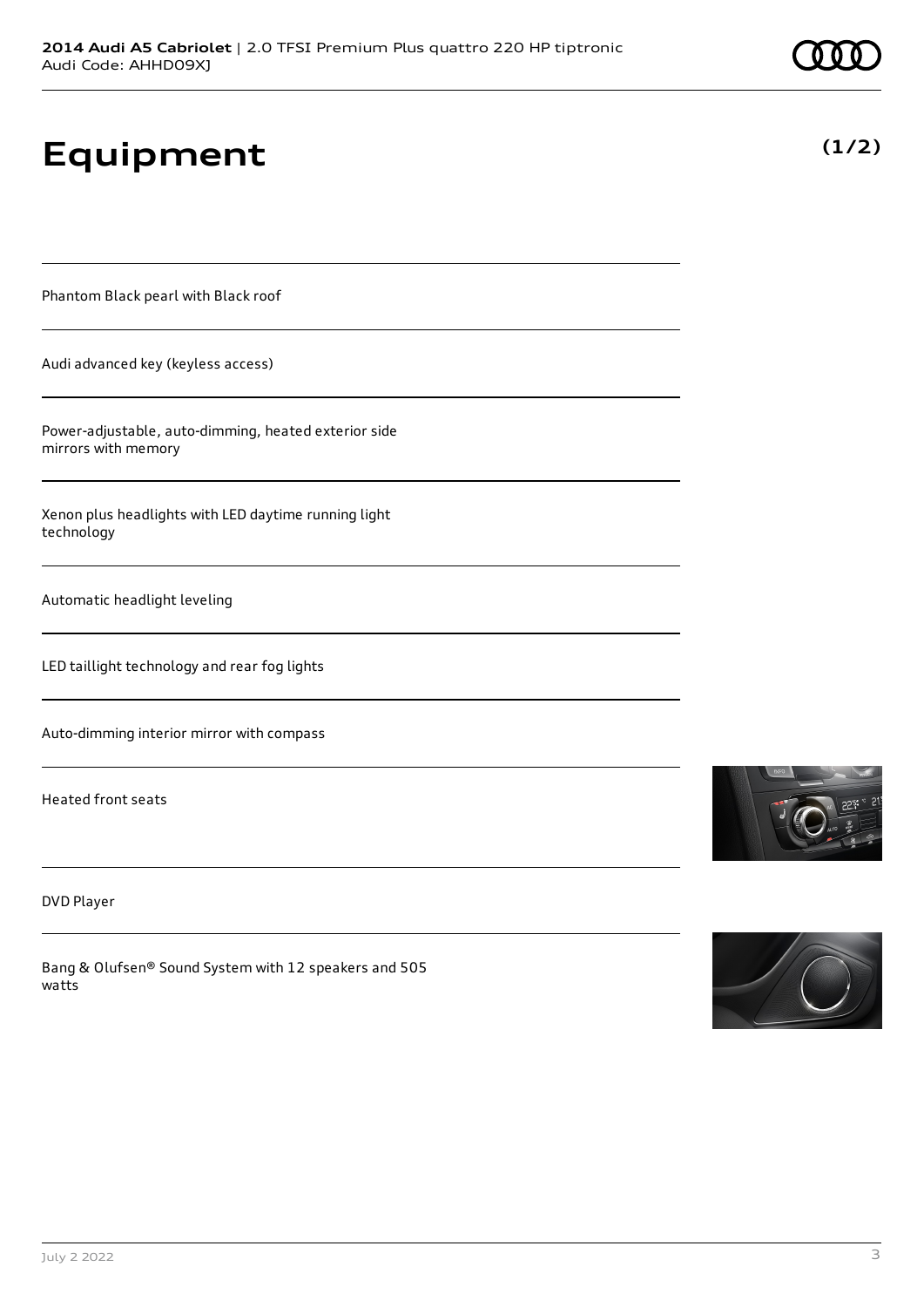# **Equipment**

Color driver information system

HD Radio™ Technology

Audi side assist

BLUETOOTH® wireless technology preparation for mobile phone





**(2/2)**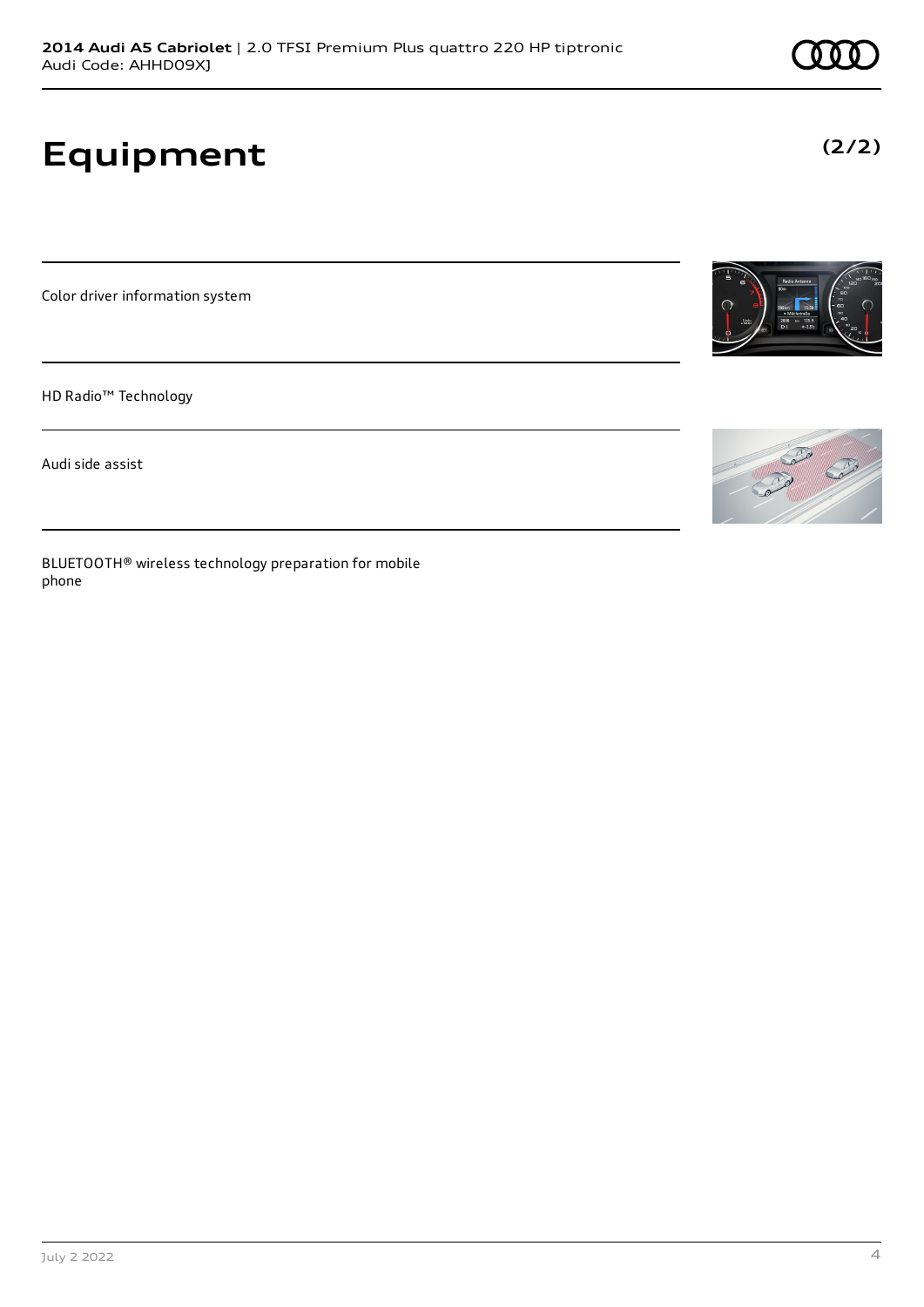# **Standard features**

### **Safety and Security**

| Driver and front passenger dual-stage<br>airbags, knee airbags, and head/thorax side<br>airbags       |
|-------------------------------------------------------------------------------------------------------|
| Anti-lock Brake System (ABS) with Electronic<br>Brake-pressure Distribution (EBD) and brake<br>assist |
| Electromechanical parking brake                                                                       |
| Cruise control with coast, resume and<br>accelerate features                                          |
| Garage door opener (HomeLink®)                                                                        |
| Cruise control speed limit system                                                                     |
| Tilt and telescopic manually adjustable<br>steering column                                            |
| Tire-pressure monitoring system                                                                       |
| Front side airbags                                                                                    |
| Rain sensor for automatic windshield wipers                                                           |
| LATCH (Lower Anchors & Tethers for<br>CHildren) provisions in rear seats                              |
|                                                                                                       |

### **Exterior**

| 0PO   | Dual exhaust outlets                                                                                                                           |
|-------|------------------------------------------------------------------------------------------------------------------------------------------------|
| 151   | Tool kit in storage compartment in trunk                                                                                                       |
| 1 B A | Five-link front suspension with upper and<br>lower control arms, stabilizer bar and<br>individual, gas-charged coil springs/shock<br>absorbers |
| HM3   | All-weather tires 245/40 R 18 93H (NAR)                                                                                                        |
| 47R   | High-gloss package                                                                                                                             |

### **Interior**

QE1 Storage nets in backs of front seats

### **Interior**

| 3FT | Acoustic folding roof-folds at speeds up to<br>31 mph                         |
|-----|-------------------------------------------------------------------------------|
| 7M1 | Aluminum doorsill inlays                                                      |
| 9AQ | Three-zone automatic climate control                                          |
| 001 | Illumination for interior door handles, air<br>vent controls, front footwells |
| 1XW | Three-spoke multifunction sport steering<br>wheel                             |
| 6E3 | Folding front center armrest with adjustable<br>height                        |
| 7F9 | Plastic/leather gearshift knob/handle                                         |
| 3KA | Split folding rear seatbacks                                                  |
| 7HA | Without leather                                                               |
| N1F | leather seating surfaces                                                      |

### **Infotainment and Driver Assistance**

UF7 Audi music interface with iPod® integration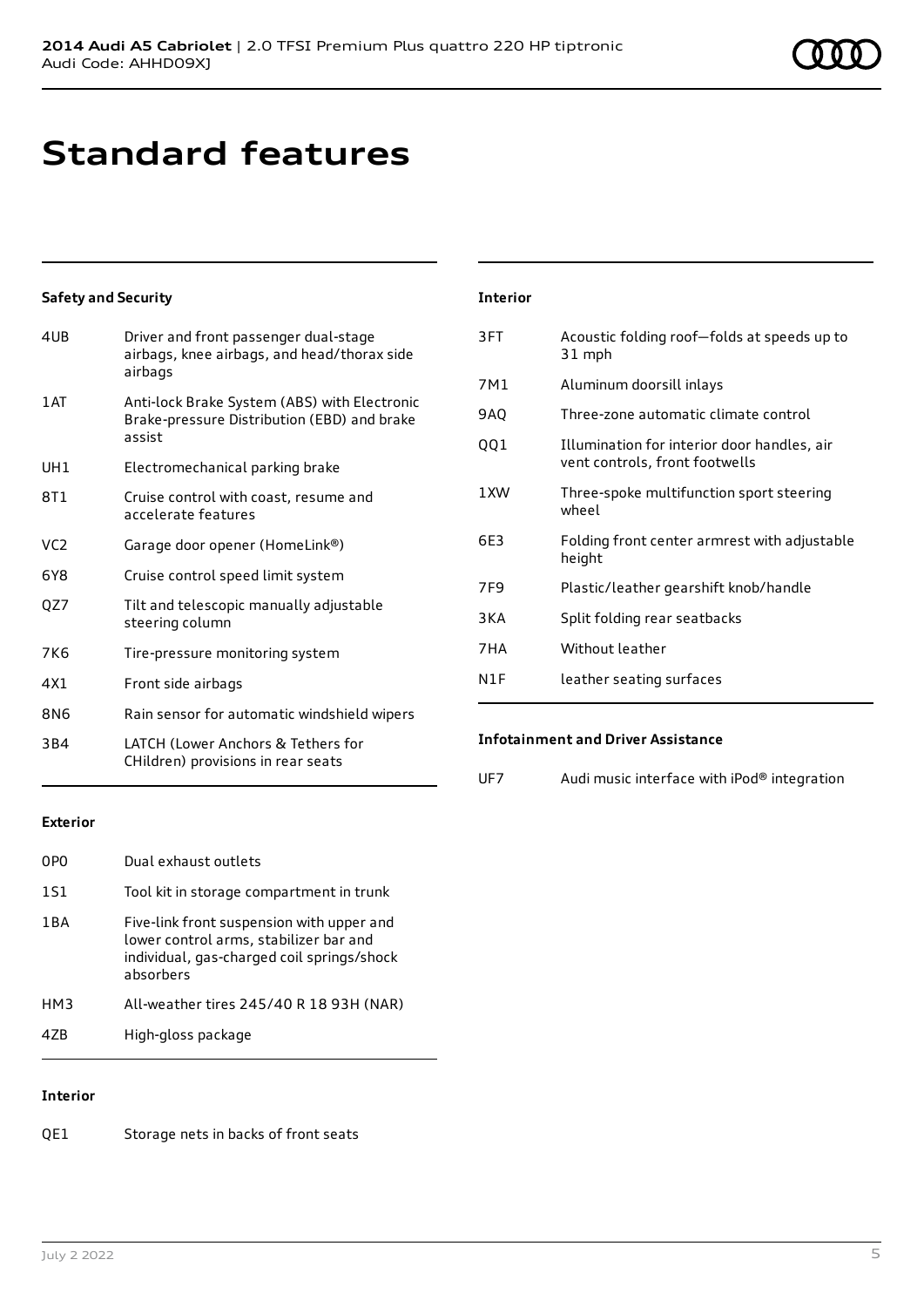# **Dealer remarks**

Phantom Black 2014 Audi A5 2.0T Premium Plus quattro 8-Speed Automatic with Tiptronic 2.0L 4-Cylinder, Gray w/Leather Seating Surfaces, Audi Advanced Key, Audi MMI Navigation Plus Package, Audi Parking System Plus w/Rearview Camera, Audi Xenon Plus Front Lighting, Auto-Dimming Heated Exterior Mirrors, Auto-Dimming Interior Mirror w/Compass, Automatic Headlamp Leveling, Bang & Olufsen Sound System, HDD Navigation w/o Voice Control, Heated Front Seats, Lighting Package, Memory Function for Driver, Premium Plus Package, Radio: 1 CD/DVD-Player & HD.

Recent Arrival! Odometer is 25388 miles below market average! 20/29 City/Highway MPG

#### Awards:

\* 2014 KBB.com 10 Best Luxury Cars Under \$40,000 \* 2014 KBB.com 5-Year Cost to Own Awards \* 2014 KBB.com Best Resale Value Awards \* 2014 KBB.com 10 Best Certified Pre-Owned Luxury Cars Under \$30,000

#### Reviews:

\* The A5 Coupe and Cabriolet are Audi's contributions to the nation's Highway Beautification Program. If that appeals to you, and in the bargain you get a terrific all-around driving experience conducted in sumptuous luxury, then this is your ride. Source: KBB.com

\* Classy styling; confident handling; uptown interior; frugal fuel economy. Source: Edmunds

\* In 2014, the Audi A5 Coupe continues to turn heads. Its halogen, automatic headlights, aluminum doorsill inlays and panoramic tilting sunroof are standout features. It also has fancier attributes such as heated windshield nozzles, power-adjusted heated exterior side mirrors and the always sharp Singleframe grille. The interior design of the A5 focuses on the driving experience as much as feel. The instrument panel is angled toward the driver, with ergonomically designed controls and a leather-wrapped multifunction sport steering wheel with tilt, telescopic and manual adjustment falling naturally to hand. All occupants enjoy the benefits of plush leather seating surfaces and three-zone automatic climate control. This coupe also boasts eight-way power front seats, four-way power lumbar adjustments for the driver, and split folding rear seatbacks. The often-imitated Audi 2.0 liter TFSI four-cylinder engine delivers power and torque smoothly over a broad range of engine speeds through direct fuel injection, intercooled turbocharging and the Audi valvelift system. Audi quattro all-wheel drive system adjusts the power continuously between the front and rear axles, delivering superior traction in practically all driving conditions. A suite of available technologies has made the A5 a true champion of progress. Audi connect with Google Earth imagery and Wi-Fi connectivity for up to eight passenger devices allows multiple ways to stay connected. You can also access information and navigate entirely with your voice in just a few commands. Audi Concert Radio featuring ten speakers, a single CD player with mp3 playback capability and iPod integration can create the impression of a soundstage, and noise compensation technology helps maintain a constant volume. The A5 is also incredibly safe as it is equipped with driver and front passenger airbags, front thorax side airbags, knee and head curtains in addition to lower anchors and tethers for car seats, safety belt reminders, and an antitheft alarm with immobilizer. Source: The Manufacturer Summary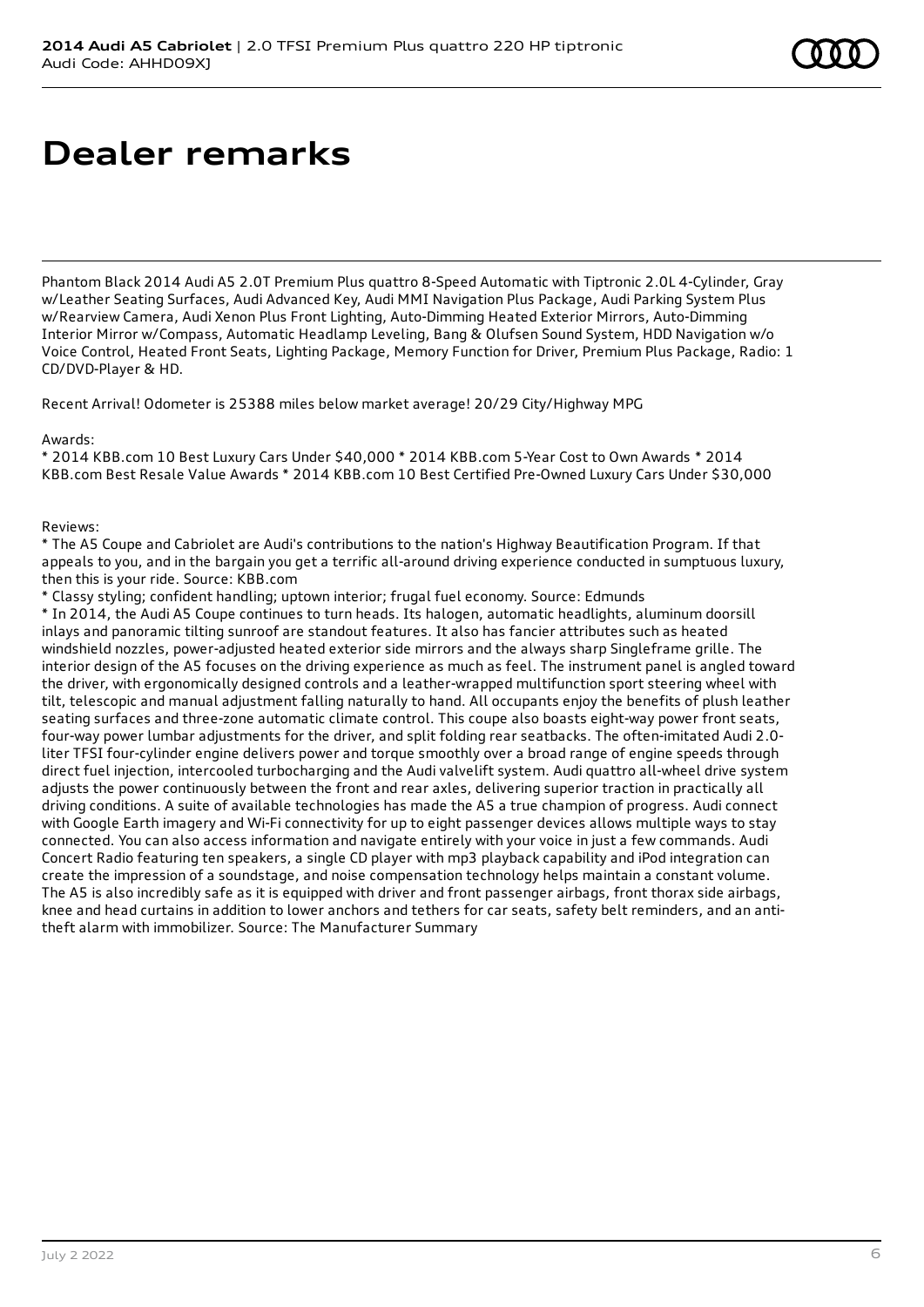### **Technical Specifications**

**(1/2)**

### **Engineering | Performance**

| Engine type                                 | Four-cylinder                                 |
|---------------------------------------------|-----------------------------------------------|
| Acceleration (0 - 60<br>mph)                | 6.6 sec. seconds                              |
| Engine block                                | Cast iron                                     |
| Induction/fuel injection Turbocharged/TFSI® |                                               |
| Cylinder head                               | Aluminum alloy                                |
| Max. output ps/hp                           | 220 @ 4,450-6,000 @ rpm                       |
| stroke                                      | Displacement/Bore and 1,984/82.5 x 92.8 cc/mm |
| Top track speed                             | 130 mph mph                                   |
| Valvetrain                                  | 16-valve DOHC with valvelift<br>system        |

### **Electrical system**

Alternator 14 Volts - 150 amp Battery 12 Volts - 80 amp

### **Driveline**

| Gear ratios: 8th         | 0.667   |
|--------------------------|---------|
| Gear ratios: 6th         | 1.000   |
| Gear ratios: Final Drive | 2.848   |
| Gear ratios: 7th         | 0.839   |
| Gear ratios: 4th         | 1.667   |
| Gear ratios: 5th         | 1.285   |
| Gear ratios: 2nd         | 3.143   |
| Gear ratios: 3rd         | 2.106   |
| Gear ratios: Reverse     | 3.317   |
| Gear ratios: 1st         | 4 7 1 4 |
|                          |         |

### **Steering**

| Steering type                             | Electromechanical power steering<br>system |
|-------------------------------------------|--------------------------------------------|
| Turning diameter, curb-37.4 ft<br>to-curb |                                            |
| Steering ratio                            | 15.9:1                                     |

### **Suspension**

| Front axle | Five-link front suspension       |
|------------|----------------------------------|
| Rear axle  | Trapezoidal-link rear suspension |

#### **Brake system**

| Front brakes | 12.6 (ventilated disc) in |
|--------------|---------------------------|
| Rear brakes  | 11.8 (solid disc) in      |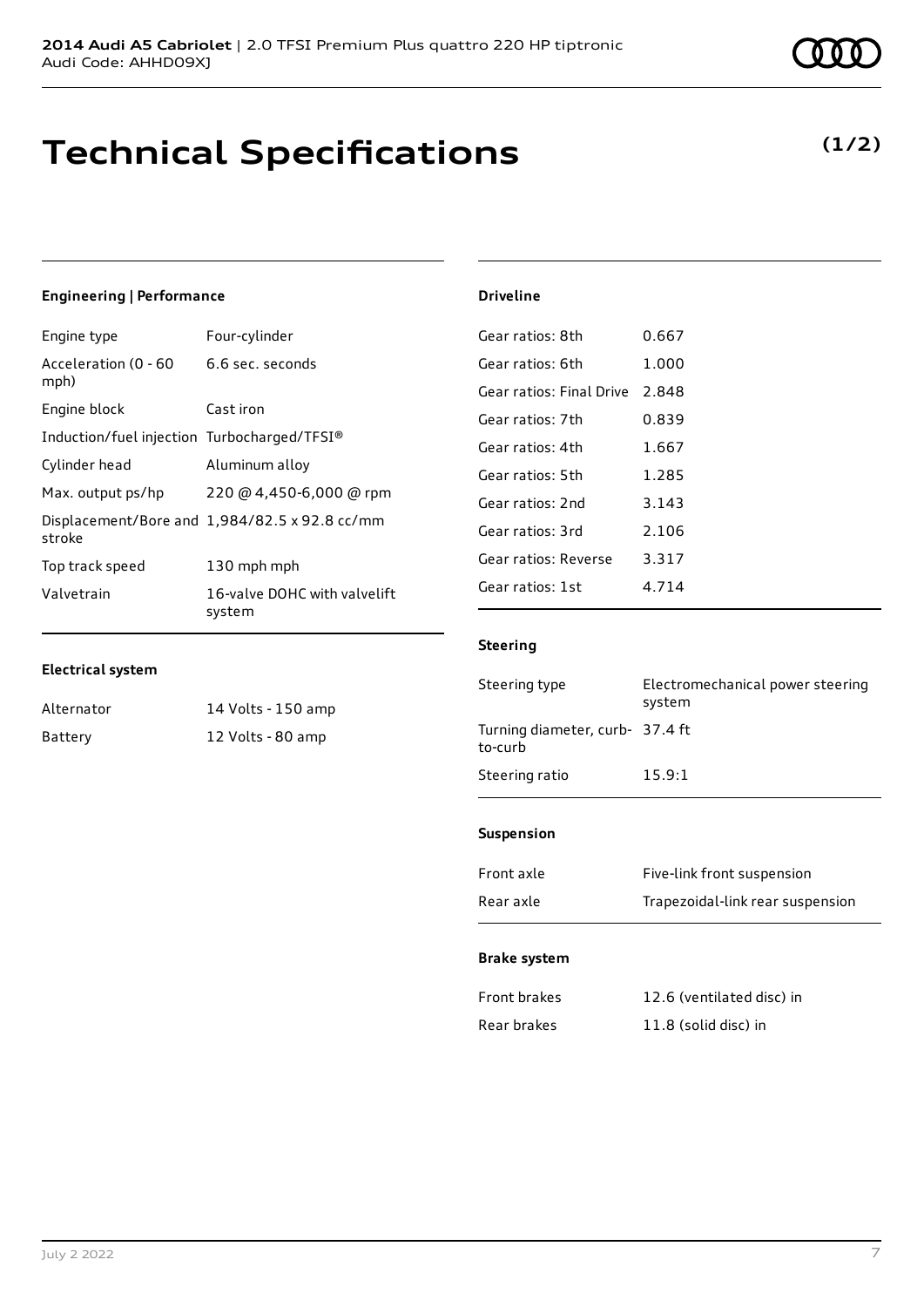### **Technical Specifications**

### **Body**

| Material | Fully galvanized steel unibody with<br>aluminum front fenders and<br>multistep anti-corrosion protection |
|----------|----------------------------------------------------------------------------------------------------------|
|          |                                                                                                          |

### **Warranty | Maintenance**

| Warranty    | 4-Year/50,000 mile Audi New<br>Vehicle Limited Warranty                                  |
|-------------|------------------------------------------------------------------------------------------|
| Maintenance | 12-Month/5,000 mile (whichever<br>occurs first) NO CHARGE first<br>scheduled maintenance |

### **Interior measurements**

| Seating capacity                          | 4                 |
|-------------------------------------------|-------------------|
| Shoulder room, rear                       | 46.8 in           |
| Leg room, rear                            | 31.9 in           |
| Shoulder room, front                      | 54.3 in           |
| Head room, rear                           | $36.3$ in         |
| Leg room, front                           | 41.3 in           |
| Head room, front                          | 40.0 in           |
| Cargo volume, rear<br>seatbacks up/folded | 10.2 cu ft, cu ft |

### **Exterior Measurements**

| Height                           | 54.4 in  |
|----------------------------------|----------|
| Overall width without<br>mirrors | 73.0 in  |
| Length                           | 182.1 in |
| Wheelbase                        | 108.3 in |
| Drag coefficient                 | .34 Cw   |
| Overall width with<br>mirrors    | 79.5 in  |
| Track rear                       | 62.1 in  |
| Track front                      | 62.6 in  |
| Curb weight                      | 4.045 lb |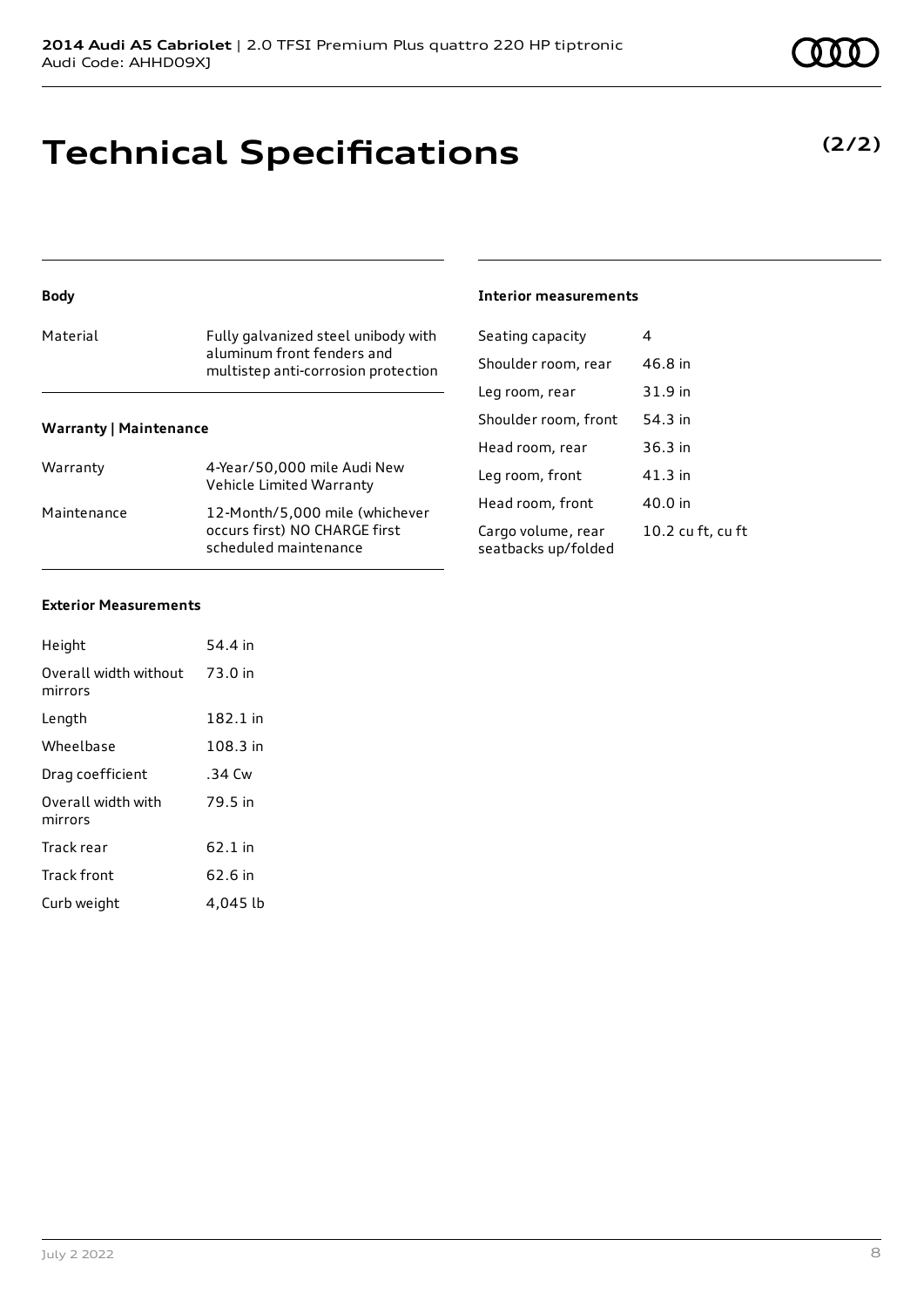

## **Contact**

Dealer **Audi Rochester Hills**

45441 Dequindre Rd 48307 Rochester Hills MI

Phone: 2489977400 FAX: 2489977401

www: [https://www.audirochesterhills.com](https://www.audirochesterhills.com/)